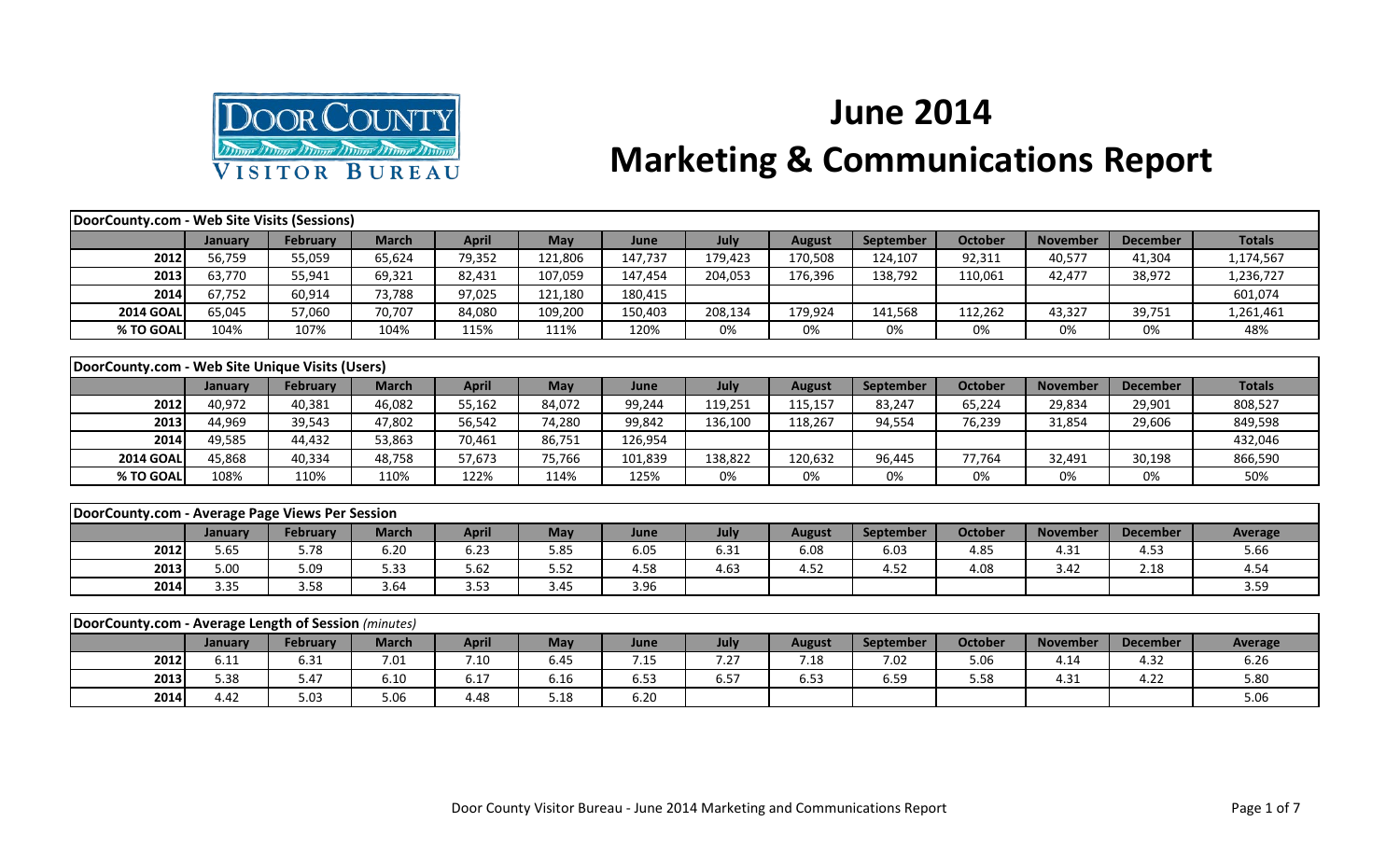| DoorCounty.com - Mobile Web Site Useage                     |                |                 |              |              |                                   |         |         |               |                  |                               |                                  |                 |                   |
|-------------------------------------------------------------|----------------|-----------------|--------------|--------------|-----------------------------------|---------|---------|---------------|------------------|-------------------------------|----------------------------------|-----------------|-------------------|
|                                                             | January        | February        | <b>March</b> | <b>April</b> | May                               | June    | July    | <b>August</b> | September        | <b>October</b>                | <b>November</b>                  | <b>December</b> | <b>Totals</b>     |
| 2012                                                        | 7,014          | 6,861           | 9,092        | 11,831       | 20,398                            | 27,585  | 37,251  | 33,290        | 25,185           | 18,002                        | 8,146                            | 9,681           | 214,336           |
| 2013                                                        | 15,219         | 13,336          | 16,952       | 19,449       | 30,015                            | 49,594  | 69,397  | 61,021        |                  | 38,867                        |                                  |                 | 376,878           |
|                                                             | 23,872         |                 |              |              |                                   |         |         |               | 47,761           |                               | 7,934                            | 7,333           |                   |
| 2014                                                        |                | 10,927          | 28,446       | 38,478       | 48,903                            | 72,055  |         |               |                  |                               |                                  |                 | 222,681           |
| DoorCounty.com - Top Ten Most Requested Pages for the Month |                |                 |              |              |                                   |         |         |               |                  |                               |                                  |                 |                   |
| 1) Home Page                                                |                |                 |              |              | 5) /plan-your-trip                |         |         |               |                  |                               | 9) /where -to-dine/where-to-dine |                 |                   |
| 2) /where-to-stay                                           |                |                 |              |              | 6) /plan-your-trip/visitor-guide  |         |         |               |                  | 10) /where-to-dine            |                                  |                 |                   |
| 3) / events                                                 |                |                 |              |              | 7) /where-to-stay-hotel-motel-inn |         |         |               |                  |                               |                                  |                 |                   |
| 4) /what-to-do                                              |                |                 |              |              | 8) /where-to-stay/campground      |         |         |               |                  |                               |                                  |                 |                   |
|                                                             |                |                 |              |              |                                   |         |         |               |                  |                               |                                  |                 |                   |
| DoorCounty.com - Top Ten Sources                            |                |                 |              |              |                                   |         |         |               |                  |                               |                                  |                 |                   |
| 1) google/organic                                           |                |                 |              |              | 5) yahoo/organic                  |         |         |               |                  | 9) cloud.innline.com/referral |                                  |                 |                   |
| 2) doorcounty.com/referral                                  |                |                 |              |              | 6) doorcounty.com/email           |         |         |               |                  |                               | 10) travelwisconsin.com/referral |                 |                   |
| 3) (direct)/(none)                                          |                |                 |              |              | 7) Google/PPC                     |         |         |               |                  |                               |                                  |                 |                   |
| 4) bing/organic                                             |                |                 |              |              | 8) google/cpc                     |         |         |               |                  |                               |                                  |                 |                   |
|                                                             |                |                 |              |              |                                   |         |         |               |                  |                               |                                  |                 |                   |
|                                                             |                |                 |              |              |                                   |         |         |               |                  |                               |                                  |                 |                   |
| Social Media: Facebook                                      |                |                 |              |              |                                   |         |         |               |                  |                               |                                  |                 |                   |
| <b>Impressions</b>                                          | January        | February        | <b>March</b> | <b>April</b> | May                               | June    | July    | <b>August</b> | September        | <b>October</b>                | <b>November</b>                  | <b>December</b> | <b>Totals</b>     |
| 2012                                                        | 191,394        | 198,686         | 198,684      | 163,672      | 215,057                           | 218,996 | 219,603 | 233,092       | 211,142          | 174,245                       | 825,198                          | 1,156,708       | 4,006,477         |
| 2013                                                        | 705,864        | 438,515         | 508,267      | 913,060      | 718,887                           | 731,781 | 862,530 | 3,417,990     | 906,036          | 973,792                       | 789,279                          | 757,391         | 11,723,392        |
| 2014                                                        | 1,072,474      | 786,549         | 1,256,786    | 1,140,795    | 904,334                           | 866,752 |         |               |                  |                               |                                  |                 | 6,027,690         |
| <b>Post Views</b>                                           | January        | <b>February</b> | <b>March</b> | <b>April</b> | <b>May</b>                        | June    | July    | <b>August</b> | <b>September</b> | <b>October</b>                | <b>November</b>                  | <b>December</b> | <b>Totals</b>     |
| 2012                                                        | 42,566         | 44,999          | 52,921       | 46,245       | 41,652                            | 47,465  | 61,081  | 75,506        | 63,265           | 45,846                        | 213,729                          | 324,232         | 1,059,507         |
| 2013                                                        | 201,757        | 153,573         | 235,988      | 421,933      | 397,823                           | 339,344 | 694,065 | 837,676       | 661,885          | 555,945                       | 75,063                           | 403,674         | 4,978,726         |
| 2014                                                        | 207,464        | 240,304         | 426,235      | 424,333      | 463,321                           | 444,147 |         |               |                  |                               |                                  |                 | 2,205,804         |
| <b>Page Views</b>                                           | <b>January</b> | February        | <b>March</b> | <b>April</b> | May                               | June    | July    | <b>August</b> | September        | <b>October</b>                | <b>November</b>                  | <b>December</b> | <b>Totals</b>     |
| 2012                                                        | 2,485          | 3,072           | 2,377        | 1,735        | 2,383                             | 2,542   | 1,382   | 1,227         | 1,222            | 2,312                         | 3,948                            | 2,432           | 27,117            |
| 2013                                                        | 3,372          | 2,134           | 3,474        | 8,976        | 5,164                             | 5,398   | 6,440   | 7,471         | 7,069            | 4,702                         | 1,637                            | 1,870           | 57,707            |
| 2014                                                        | 11,533         | 13,566          | 3,181        | 3,624        | 3,358                             | 3,963   |         |               |                  |                               |                                  |                 | 39,225            |
| "Talking about this"                                        | <b>January</b> | February        | <b>March</b> | <b>April</b> | May                               | June    | July    | <b>August</b> | September        | <b>October</b>                | <b>November</b>                  | <b>December</b> | <b>Totals</b>     |
| 2012                                                        | 1,228          | 848             | 617          | 400          | 736                               | 694     | 656     | 1,612         | 2,187            | 2,575                         | 8,622                            | 6,402           | 26,577            |
| 2013                                                        | 10,392         | 7,919           | 8,284        | 9,445        | 10,709                            | 11,474  | 14,225  | 41,084        | 19,793           | 26,352                        | 16,522                           | 19,697          | 195,896<br>98,587 |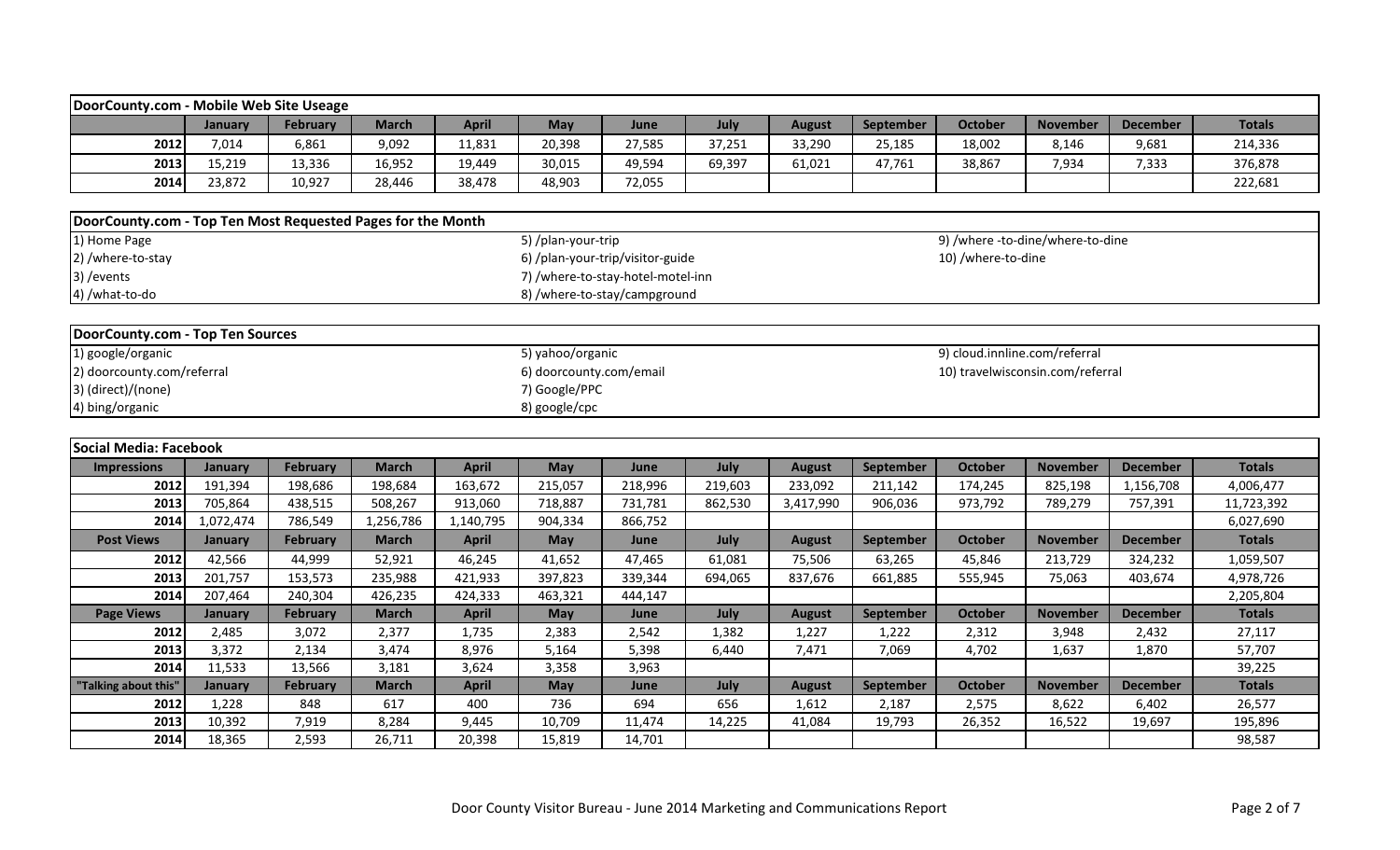| <b>February</b><br><b>March</b><br>July<br><b>Annual % Growth</b><br><b>April</b><br>May<br><b>August</b><br>September<br><b>October</b><br><b>November</b><br><b>December</b><br>January<br>June<br>2012<br>1,625<br>36%<br>1,352<br>1,392<br>1,430<br>1,427<br>1,514<br>1,559<br>1,668<br>1,702<br>1,764<br>1,795<br>1,833<br>2,032<br>2,187<br>2013<br>1,833<br>1,975<br>2,109<br>2,235<br>2,340<br>2,402<br>2,426<br>2,479<br>2,537<br>2,589<br>41%<br>2014<br>2,654<br>2,747<br>2,797<br>2,910<br>3,050<br>2,701<br>Social Media: Insider Expert Blog Page Views<br><b>March</b><br>July<br><b>November</b><br><b>Totals</b><br>February<br><b>April</b><br>May<br>June<br><b>August</b><br>September<br><b>October</b><br><b>December</b><br><b>January</b><br>2012<br>831<br>816<br>584<br>495<br>673<br>788<br>1,143<br>619<br>632<br>358<br>8,278<br>1,003<br>336<br>337*<br>3,788<br>2013<br>1,107<br>2,238<br>3,359<br>3,458<br>4,580<br>4,730<br>2,990<br>3,111<br>1,868<br>976<br>32,542<br>2014<br>2,141<br>3,525<br>2,602<br>3,311<br>2,913<br>16,652<br>2,160<br>*In February 2013 the Insider Expert blog views replaced the former staff blog numbers<br><b>Pay-Per-Click Results</b><br><b>February</b><br><b>March</b><br><b>April</b><br>May<br>July<br><b>October</b><br><b>Totals</b><br>January<br>June<br><b>August</b><br>September<br><b>November</b><br><b>December</b><br>2012<br>2012 program started in April<br>5,573<br>6,453<br>5,718<br>3,321<br>3,882<br>45,528<br>4,419<br>6,411<br>4,845<br>4,906<br>2013 2013 Program started in March<br>3,222<br>5,110<br>4,532<br>4,997<br>n/a<br>37,900<br>3,797<br>4,945<br>4,108<br>4,033<br>3,156<br>2014<br>9,955<br>4,940<br>28,808<br>2,432<br>2,748<br>3,473<br>5,260<br>Door County E-Newsletter - Number of E-Mails Sent (with remails)<br>July<br><b>Totals</b><br>February<br><b>March</b><br><b>April</b><br>May<br>June<br>September<br><b>October</b><br><b>November</b><br><b>December</b><br>January<br><b>August</b><br>2012<br>437,876<br>429,892<br>422,016<br>416,363<br>423,591<br>431,349<br>429,697<br>216,240*<br>330,394<br>424,671<br>411,531<br>195,130<br>4,568,750 |  |
|----------------------------------------------------------------------------------------------------------------------------------------------------------------------------------------------------------------------------------------------------------------------------------------------------------------------------------------------------------------------------------------------------------------------------------------------------------------------------------------------------------------------------------------------------------------------------------------------------------------------------------------------------------------------------------------------------------------------------------------------------------------------------------------------------------------------------------------------------------------------------------------------------------------------------------------------------------------------------------------------------------------------------------------------------------------------------------------------------------------------------------------------------------------------------------------------------------------------------------------------------------------------------------------------------------------------------------------------------------------------------------------------------------------------------------------------------------------------------------------------------------------------------------------------------------------------------------------------------------------------------------------------------------------------------------------------------------------------------------------------------------------------------------------------------------------------------------------------------------------------------------------------------------------------------------------------------------------------------------------------------------------------------------------------------------------------------------------------------------------------------------------------------------------------------|--|
|                                                                                                                                                                                                                                                                                                                                                                                                                                                                                                                                                                                                                                                                                                                                                                                                                                                                                                                                                                                                                                                                                                                                                                                                                                                                                                                                                                                                                                                                                                                                                                                                                                                                                                                                                                                                                                                                                                                                                                                                                                                                                                                                                                            |  |
|                                                                                                                                                                                                                                                                                                                                                                                                                                                                                                                                                                                                                                                                                                                                                                                                                                                                                                                                                                                                                                                                                                                                                                                                                                                                                                                                                                                                                                                                                                                                                                                                                                                                                                                                                                                                                                                                                                                                                                                                                                                                                                                                                                            |  |
|                                                                                                                                                                                                                                                                                                                                                                                                                                                                                                                                                                                                                                                                                                                                                                                                                                                                                                                                                                                                                                                                                                                                                                                                                                                                                                                                                                                                                                                                                                                                                                                                                                                                                                                                                                                                                                                                                                                                                                                                                                                                                                                                                                            |  |
|                                                                                                                                                                                                                                                                                                                                                                                                                                                                                                                                                                                                                                                                                                                                                                                                                                                                                                                                                                                                                                                                                                                                                                                                                                                                                                                                                                                                                                                                                                                                                                                                                                                                                                                                                                                                                                                                                                                                                                                                                                                                                                                                                                            |  |
|                                                                                                                                                                                                                                                                                                                                                                                                                                                                                                                                                                                                                                                                                                                                                                                                                                                                                                                                                                                                                                                                                                                                                                                                                                                                                                                                                                                                                                                                                                                                                                                                                                                                                                                                                                                                                                                                                                                                                                                                                                                                                                                                                                            |  |
|                                                                                                                                                                                                                                                                                                                                                                                                                                                                                                                                                                                                                                                                                                                                                                                                                                                                                                                                                                                                                                                                                                                                                                                                                                                                                                                                                                                                                                                                                                                                                                                                                                                                                                                                                                                                                                                                                                                                                                                                                                                                                                                                                                            |  |
|                                                                                                                                                                                                                                                                                                                                                                                                                                                                                                                                                                                                                                                                                                                                                                                                                                                                                                                                                                                                                                                                                                                                                                                                                                                                                                                                                                                                                                                                                                                                                                                                                                                                                                                                                                                                                                                                                                                                                                                                                                                                                                                                                                            |  |
|                                                                                                                                                                                                                                                                                                                                                                                                                                                                                                                                                                                                                                                                                                                                                                                                                                                                                                                                                                                                                                                                                                                                                                                                                                                                                                                                                                                                                                                                                                                                                                                                                                                                                                                                                                                                                                                                                                                                                                                                                                                                                                                                                                            |  |
|                                                                                                                                                                                                                                                                                                                                                                                                                                                                                                                                                                                                                                                                                                                                                                                                                                                                                                                                                                                                                                                                                                                                                                                                                                                                                                                                                                                                                                                                                                                                                                                                                                                                                                                                                                                                                                                                                                                                                                                                                                                                                                                                                                            |  |
|                                                                                                                                                                                                                                                                                                                                                                                                                                                                                                                                                                                                                                                                                                                                                                                                                                                                                                                                                                                                                                                                                                                                                                                                                                                                                                                                                                                                                                                                                                                                                                                                                                                                                                                                                                                                                                                                                                                                                                                                                                                                                                                                                                            |  |
|                                                                                                                                                                                                                                                                                                                                                                                                                                                                                                                                                                                                                                                                                                                                                                                                                                                                                                                                                                                                                                                                                                                                                                                                                                                                                                                                                                                                                                                                                                                                                                                                                                                                                                                                                                                                                                                                                                                                                                                                                                                                                                                                                                            |  |
|                                                                                                                                                                                                                                                                                                                                                                                                                                                                                                                                                                                                                                                                                                                                                                                                                                                                                                                                                                                                                                                                                                                                                                                                                                                                                                                                                                                                                                                                                                                                                                                                                                                                                                                                                                                                                                                                                                                                                                                                                                                                                                                                                                            |  |
|                                                                                                                                                                                                                                                                                                                                                                                                                                                                                                                                                                                                                                                                                                                                                                                                                                                                                                                                                                                                                                                                                                                                                                                                                                                                                                                                                                                                                                                                                                                                                                                                                                                                                                                                                                                                                                                                                                                                                                                                                                                                                                                                                                            |  |
|                                                                                                                                                                                                                                                                                                                                                                                                                                                                                                                                                                                                                                                                                                                                                                                                                                                                                                                                                                                                                                                                                                                                                                                                                                                                                                                                                                                                                                                                                                                                                                                                                                                                                                                                                                                                                                                                                                                                                                                                                                                                                                                                                                            |  |
|                                                                                                                                                                                                                                                                                                                                                                                                                                                                                                                                                                                                                                                                                                                                                                                                                                                                                                                                                                                                                                                                                                                                                                                                                                                                                                                                                                                                                                                                                                                                                                                                                                                                                                                                                                                                                                                                                                                                                                                                                                                                                                                                                                            |  |
|                                                                                                                                                                                                                                                                                                                                                                                                                                                                                                                                                                                                                                                                                                                                                                                                                                                                                                                                                                                                                                                                                                                                                                                                                                                                                                                                                                                                                                                                                                                                                                                                                                                                                                                                                                                                                                                                                                                                                                                                                                                                                                                                                                            |  |
|                                                                                                                                                                                                                                                                                                                                                                                                                                                                                                                                                                                                                                                                                                                                                                                                                                                                                                                                                                                                                                                                                                                                                                                                                                                                                                                                                                                                                                                                                                                                                                                                                                                                                                                                                                                                                                                                                                                                                                                                                                                                                                                                                                            |  |
|                                                                                                                                                                                                                                                                                                                                                                                                                                                                                                                                                                                                                                                                                                                                                                                                                                                                                                                                                                                                                                                                                                                                                                                                                                                                                                                                                                                                                                                                                                                                                                                                                                                                                                                                                                                                                                                                                                                                                                                                                                                                                                                                                                            |  |
|                                                                                                                                                                                                                                                                                                                                                                                                                                                                                                                                                                                                                                                                                                                                                                                                                                                                                                                                                                                                                                                                                                                                                                                                                                                                                                                                                                                                                                                                                                                                                                                                                                                                                                                                                                                                                                                                                                                                                                                                                                                                                                                                                                            |  |
|                                                                                                                                                                                                                                                                                                                                                                                                                                                                                                                                                                                                                                                                                                                                                                                                                                                                                                                                                                                                                                                                                                                                                                                                                                                                                                                                                                                                                                                                                                                                                                                                                                                                                                                                                                                                                                                                                                                                                                                                                                                                                                                                                                            |  |
|                                                                                                                                                                                                                                                                                                                                                                                                                                                                                                                                                                                                                                                                                                                                                                                                                                                                                                                                                                                                                                                                                                                                                                                                                                                                                                                                                                                                                                                                                                                                                                                                                                                                                                                                                                                                                                                                                                                                                                                                                                                                                                                                                                            |  |
| 2013<br>326,396<br>321,595<br>332,534<br>319,699<br>308,619<br>336,442<br>311,189<br>342,967<br>319,249<br>322,423<br>308,090<br>306,833<br>3,856,036                                                                                                                                                                                                                                                                                                                                                                                                                                                                                                                                                                                                                                                                                                                                                                                                                                                                                                                                                                                                                                                                                                                                                                                                                                                                                                                                                                                                                                                                                                                                                                                                                                                                                                                                                                                                                                                                                                                                                                                                                      |  |
| 2014<br>304,504<br>290,157<br>1,780,531<br>310,665<br>260,265<br>303,787<br>311,153                                                                                                                                                                                                                                                                                                                                                                                                                                                                                                                                                                                                                                                                                                                                                                                                                                                                                                                                                                                                                                                                                                                                                                                                                                                                                                                                                                                                                                                                                                                                                                                                                                                                                                                                                                                                                                                                                                                                                                                                                                                                                        |  |
| *Remail happened in October                                                                                                                                                                                                                                                                                                                                                                                                                                                                                                                                                                                                                                                                                                                                                                                                                                                                                                                                                                                                                                                                                                                                                                                                                                                                                                                                                                                                                                                                                                                                                                                                                                                                                                                                                                                                                                                                                                                                                                                                                                                                                                                                                |  |
|                                                                                                                                                                                                                                                                                                                                                                                                                                                                                                                                                                                                                                                                                                                                                                                                                                                                                                                                                                                                                                                                                                                                                                                                                                                                                                                                                                                                                                                                                                                                                                                                                                                                                                                                                                                                                                                                                                                                                                                                                                                                                                                                                                            |  |
| Door County E-Newsletter - Open Rates                                                                                                                                                                                                                                                                                                                                                                                                                                                                                                                                                                                                                                                                                                                                                                                                                                                                                                                                                                                                                                                                                                                                                                                                                                                                                                                                                                                                                                                                                                                                                                                                                                                                                                                                                                                                                                                                                                                                                                                                                                                                                                                                      |  |
| July<br><b>March</b><br><b>April</b><br>May<br>September<br><b>October</b><br><b>November</b><br><b>December</b><br><b>February</b><br>June<br><b>August</b><br><b>Average</b><br><b>January</b>                                                                                                                                                                                                                                                                                                                                                                                                                                                                                                                                                                                                                                                                                                                                                                                                                                                                                                                                                                                                                                                                                                                                                                                                                                                                                                                                                                                                                                                                                                                                                                                                                                                                                                                                                                                                                                                                                                                                                                           |  |
| 2012<br>19.90%<br>17.90%<br>16.05%<br>16.67%<br>12.70%<br>14.10%<br>17.20%<br>13.30%<br>15.40%<br>17.20%<br>16.90%<br>15.80%<br>15.50%                                                                                                                                                                                                                                                                                                                                                                                                                                                                                                                                                                                                                                                                                                                                                                                                                                                                                                                                                                                                                                                                                                                                                                                                                                                                                                                                                                                                                                                                                                                                                                                                                                                                                                                                                                                                                                                                                                                                                                                                                                     |  |
| 2013<br>19.90%<br>20.60%<br>20.00%<br>21.10%<br>25.20%<br>21.10%<br>22.33%<br>21.40%<br>24.00%<br>23.80%<br>24.80%<br>24.10%<br>22.00%                                                                                                                                                                                                                                                                                                                                                                                                                                                                                                                                                                                                                                                                                                                                                                                                                                                                                                                                                                                                                                                                                                                                                                                                                                                                                                                                                                                                                                                                                                                                                                                                                                                                                                                                                                                                                                                                                                                                                                                                                                     |  |
| 2014<br>25.30%<br>27.33%<br>24.20%<br>31.70%<br>30.10%<br>25.80%<br>26.90%                                                                                                                                                                                                                                                                                                                                                                                                                                                                                                                                                                                                                                                                                                                                                                                                                                                                                                                                                                                                                                                                                                                                                                                                                                                                                                                                                                                                                                                                                                                                                                                                                                                                                                                                                                                                                                                                                                                                                                                                                                                                                                 |  |
|                                                                                                                                                                                                                                                                                                                                                                                                                                                                                                                                                                                                                                                                                                                                                                                                                                                                                                                                                                                                                                                                                                                                                                                                                                                                                                                                                                                                                                                                                                                                                                                                                                                                                                                                                                                                                                                                                                                                                                                                                                                                                                                                                                            |  |
| Door County E-Newsletter - Click Thru's                                                                                                                                                                                                                                                                                                                                                                                                                                                                                                                                                                                                                                                                                                                                                                                                                                                                                                                                                                                                                                                                                                                                                                                                                                                                                                                                                                                                                                                                                                                                                                                                                                                                                                                                                                                                                                                                                                                                                                                                                                                                                                                                    |  |
| July<br><b>March</b><br><b>April</b><br>May<br><b>October</b><br><b>November</b><br><b>December</b><br>February<br>June<br><b>August</b><br>September<br><b>Average</b><br>January                                                                                                                                                                                                                                                                                                                                                                                                                                                                                                                                                                                                                                                                                                                                                                                                                                                                                                                                                                                                                                                                                                                                                                                                                                                                                                                                                                                                                                                                                                                                                                                                                                                                                                                                                                                                                                                                                                                                                                                         |  |
| 2012<br>3.86%<br>2.00%<br>2.80%<br>2.10%<br>2.19%<br>2.80%<br>2.10%<br>1.60%<br>1.70%<br>2.30%<br>1.70%<br>2.00%<br>1.30%                                                                                                                                                                                                                                                                                                                                                                                                                                                                                                                                                                                                                                                                                                                                                                                                                                                                                                                                                                                                                                                                                                                                                                                                                                                                                                                                                                                                                                                                                                                                                                                                                                                                                                                                                                                                                                                                                                                                                                                                                                                  |  |
| 2.70%<br>2013<br>2.80%<br>2.70%<br>3.00%<br>4.20%<br>3.30%<br>3.40%<br>3.50%<br>3.80%<br>3.20%<br>2.80%<br>1.90%<br>3.11%                                                                                                                                                                                                                                                                                                                                                                                                                                                                                                                                                                                                                                                                                                                                                                                                                                                                                                                                                                                                                                                                                                                                                                                                                                                                                                                                                                                                                                                                                                                                                                                                                                                                                                                                                                                                                                                                                                                                                                                                                                                  |  |
| 2.90%<br>2014<br>2.30%<br>4.40%<br>4.20%<br>3.90%<br>4.60%<br>3.72%                                                                                                                                                                                                                                                                                                                                                                                                                                                                                                                                                                                                                                                                                                                                                                                                                                                                                                                                                                                                                                                                                                                                                                                                                                                                                                                                                                                                                                                                                                                                                                                                                                                                                                                                                                                                                                                                                                                                                                                                                                                                                                        |  |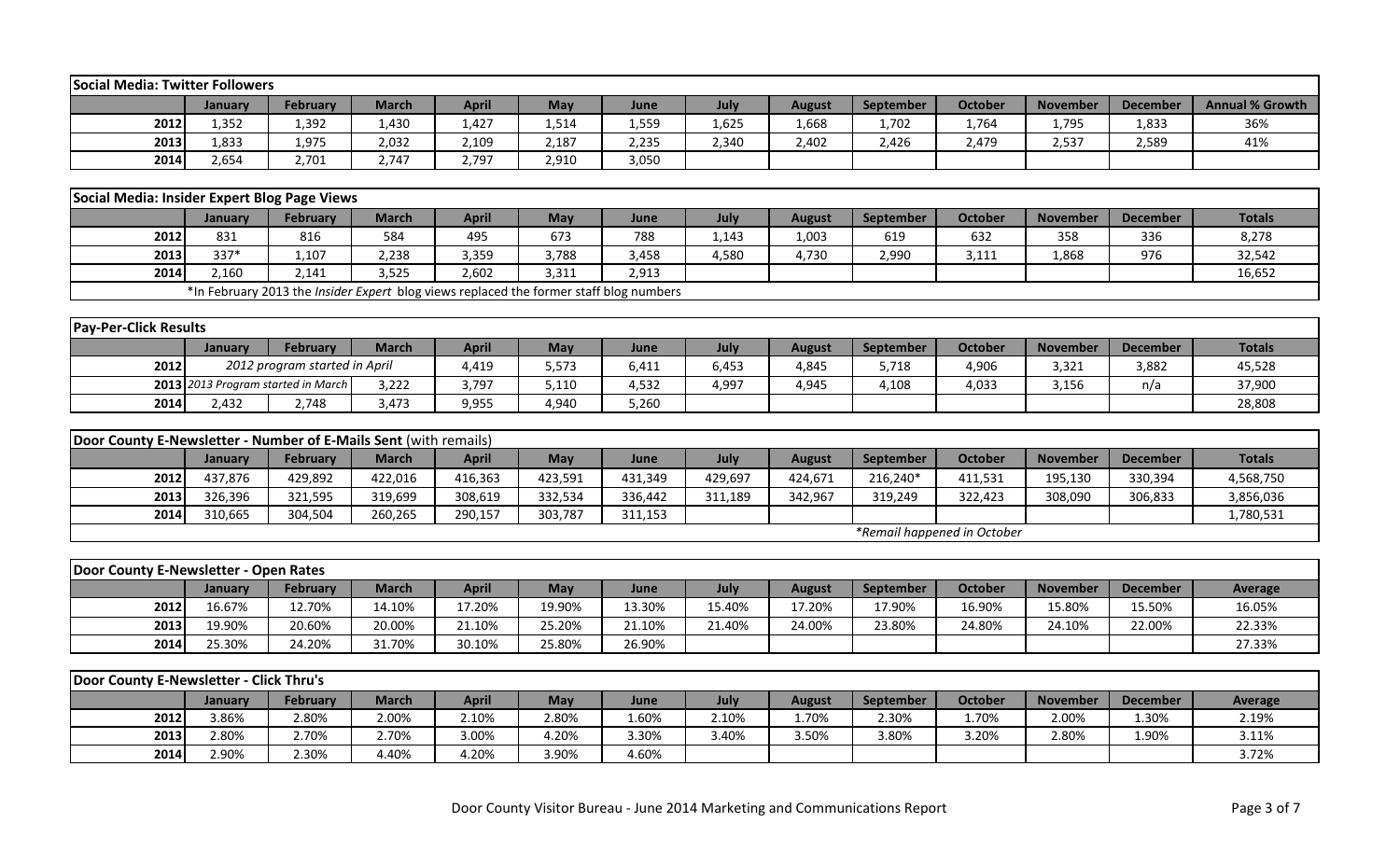| <b>Advertising - Programs &amp; Campaigns</b> |                           |                 |            |                              |              |                                    |            |               |                                    |                |                                                                         |           |  |
|-----------------------------------------------|---------------------------|-----------------|------------|------------------------------|--------------|------------------------------------|------------|---------------|------------------------------------|----------------|-------------------------------------------------------------------------|-----------|--|
|                                               | Januarv                   | <b>February</b> | March      | <b>April</b>                 | <b>May</b>   | June                               | July       | <b>August</b> | September                          | <b>October</b> | <b>November</b>                                                         | December  |  |
|                                               | $2012$ Image/NOR          | <b>NOR</b>      | Image      | $Image/FOB*$                 | $Image/FOB*$ | Image/LGBT                         | Image/LGBT |               | Image/LGBT Im/LGBT/SDSD Image/SDSD |                | Im/HHN/LGBT                                                             | Image     |  |
|                                               | $2013$ Image/NOR          | <b>NOR</b>      | Image/LGBT | Image/LGBT                   | Image        | Image                              | Image/LGBT | Image         | Image/SDSDC                        | Image/SDSD     | Image                                                                   | Image/NOR |  |
|                                               | $2014$ Image/NOR          | NOR/Image       | Image      | Image/SOB                    | $Image/FOB*$ | Image                              |            |               |                                    |                |                                                                         |           |  |
|                                               | *SOB = Season of Blossoms |                 |            | **KSD = Kingdom So Delicious |              | ***HHN = Holidays and Holly Nights |            |               |                                    |                | **** NOR = Nature of Romance *****SDSDC = So Delicious. So Door County. |           |  |

| <b>Advertising - Gross Impressions</b> |                |           |           |           |           |           |            |           |                  |           |                 |                 |              |
|----------------------------------------|----------------|-----------|-----------|-----------|-----------|-----------|------------|-----------|------------------|-----------|-----------------|-----------------|--------------|
|                                        | <b>January</b> | February  | March     | April     | May       | June      | July       | August    | <b>September</b> | October   | <b>November</b> | <b>December</b> | <b>Total</b> |
| 2012                                   | 603,196        | 322,727   | 7,058     | 922,717   | 6,653,500 | 7,246,016 | 12,858,131 | 2,690,628 | 1,982,372        | 501,418   | 1,648,347       | 85              | 35,436,195   |
| 2013                                   | 106.273        | 480,182   | 123,101   | 124.644   | 4,759,128 | 7.494.467 | 6,332,927  | 6.046.422 | 2,911,882        | 1,136,216 | 130,040         | 104,743         | 29,750,025   |
| 2014                                   | 70,620         | 2,777,134 | 9,058,615 | 8,790,285 | 6,753,942 | 2,772,677 |            |           |                  |           |                 |                 | 30,223,273   |

| Advertising - Media Placed 2014 |                |                 |           |              |            |             |      |        |                  |         |                 |                 |              |
|---------------------------------|----------------|-----------------|-----------|--------------|------------|-------------|------|--------|------------------|---------|-----------------|-----------------|--------------|
|                                 | <b>January</b> | <b>February</b> | March     | <b>April</b> | <b>May</b> | <b>June</b> | July | August | <b>September</b> | October | <b>November</b> | <b>December</b> | <b>Total</b> |
| <b>Total Paid</b>               | \$2,367        | \$27,519        | \$172,414 | \$132,000    | \$128,163  | \$50,744    |      |        |                  |         |                 |                 | \$513,207    |
| <b>Co-Op Dollars</b>            | \$2,837        | \$12,415        | \$18,127  | \$18,802     | \$7,520    | \$800       |      |        |                  |         |                 |                 | \$60,501     |
| <b>Barter Dollars</b>           | \$725          | \$337           | \$27,343  | \$27,130     | \$3,665    | \$40,942    |      |        |                  |         |                 |                 | \$100,142    |
| <b>Unpaid Dollars</b>           | \$0            | \$0             | S0        | \$0          | S0         | \$0         |      |        |                  |         |                 |                 |              |

| <b>Explore The Door Video Travel Show Activity (views/downloads)</b> |         |                 |              |       |            |        |        |        |           |         |                 |          |               |
|----------------------------------------------------------------------|---------|-----------------|--------------|-------|------------|--------|--------|--------|-----------|---------|-----------------|----------|---------------|
|                                                                      | Januarv | <b>February</b> | <b>March</b> | April | <b>May</b> | June   | July   | August | September | October | <b>November</b> | December | <b>Totals</b> |
| 2012                                                                 | 6,558   | 5,606           | ,296         | 515,  | 10,554     | 13,237 | 17,945 | 13,338 | 9,224     | 7,172   | 4,293           | 4,180    | 106,718       |
| 2013                                                                 | 5,334   | 5,378           | 6,134        | 5,397 | 6,601      | 7,420  | 9,686  | 8,201  | 6,158     | 5,112   | 1,871           | 2,168    | 70,460        |
| 2014                                                                 | 2,631   | 2,354           | 3,253        | 3,705 | 5,065      | 6,695  |        |        |           |         |                 |          | 23,703        |

| Media Marketing Program - Impressions |                 |                 |              |            |            |            |            |               |                  |                |                 |                 |               |
|---------------------------------------|-----------------|-----------------|--------------|------------|------------|------------|------------|---------------|------------------|----------------|-----------------|-----------------|---------------|
|                                       | <b>January</b>  | <b>February</b> | <b>March</b> | April      | May        | June       | July       | <b>August</b> | <b>September</b> | <b>October</b> | <b>November</b> | <b>December</b> | <b>Totals</b> |
|                                       | 2012 23,227,492 | 850,742         | 17,200,525   | 10,142,348 | 13,876,785 | 3,979,061  | 1,379,279  | 1,762,561     | 8,028,122        | 3,258,160      | 968,968         | 9,884,333       | 94,558,376    |
| <b>2013</b>                           | 1,670,178       | 8,638,771       | 10,208,354   | 1,933,183  | 1,028,329  | 20,328,268 | 8,173,056  | 31,790,41     | 9,995,295        | 285,691,328    | 4,298,436       | 7,342,018       | 391,097,627   |
|                                       | 2014 37,852,999 | 40,986,204      | 27,772,140   | 5,314,961  | 20,193,969 | 44,435,235 |            |               |                  |                |                 |                 | 176,555,508   |
| <b>2014 GOAL</b>                      | 8,332,195       | 1,457,200       | 7,827,279    | 7,829,330  | 9,442,041  | 2,939,581  | 26,753,593 | 8,803,012     | 11,286,421       | 24,607,543     | 4,761,510       | 7,881,835       | 121,921,540   |
| % TO GOAL                             | 454%            | 2813%           | 355%         | 68%        | 214%       | 1512%      | 0%         | 0%            | 0%               | 0%             | 0%              | 0%              | 145%          |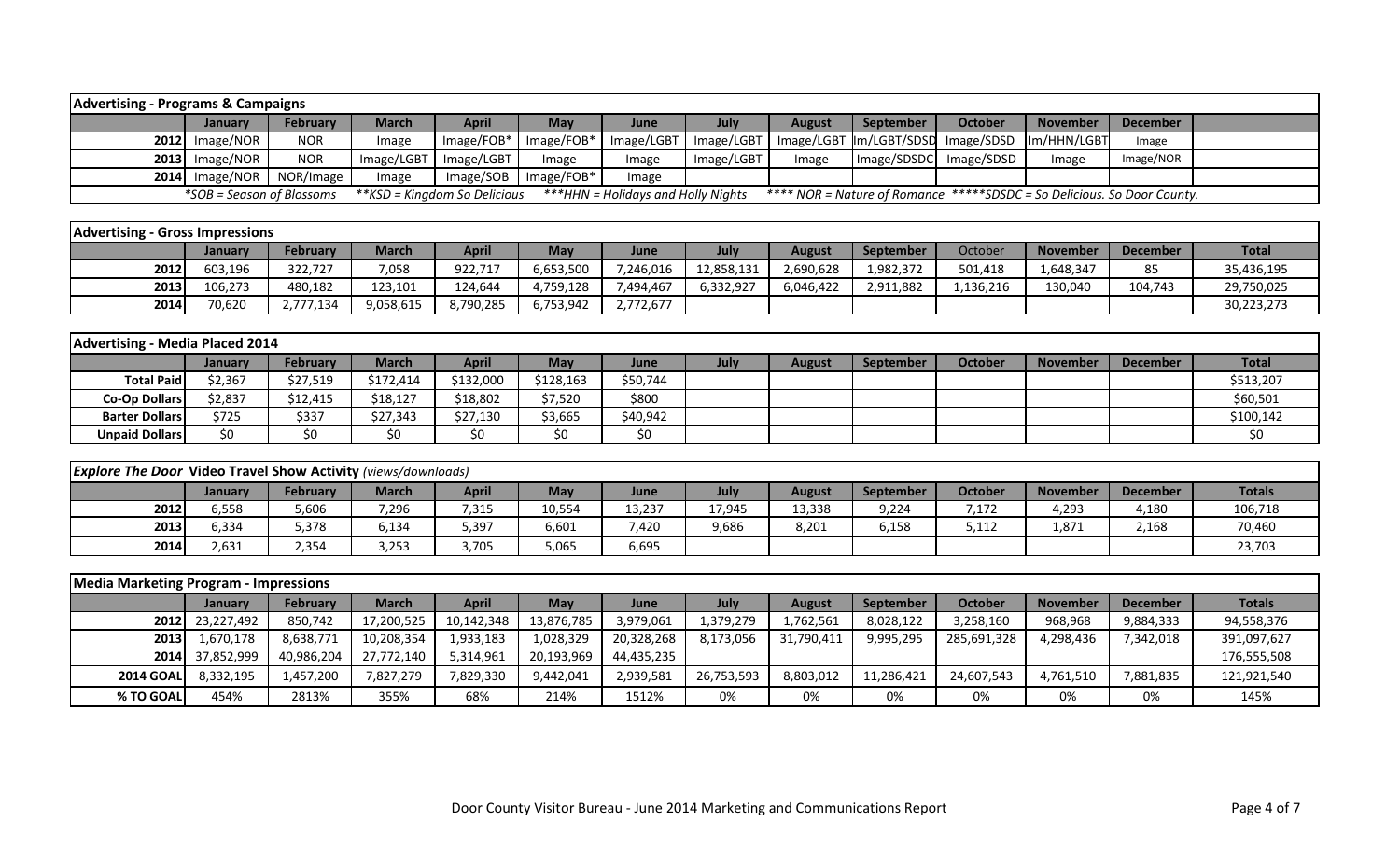| Media Marketing Program - Ad Value Equivalency        |             |                 |              |              |           |           |             |               |                |                |                 |                 |               |
|-------------------------------------------------------|-------------|-----------------|--------------|--------------|-----------|-----------|-------------|---------------|----------------|----------------|-----------------|-----------------|---------------|
|                                                       | January     | February        | <b>March</b> | <b>April</b> | May       | June      | July        | <b>August</b> | September      | <b>October</b> | <b>November</b> | <b>December</b> | <b>Totals</b> |
| 2012                                                  | \$794,635   | \$38,569        | \$1,066,547  | \$824,094    | \$182,636 | \$35,195  | \$16,126    | \$79,036      | \$20,382       | \$77,307       | \$57,513        | \$24,852        | \$3,216,892   |
| 2013                                                  | \$13,829    | \$50,527        | \$25,621     | \$51,532     | \$28,678  | \$44,542  | \$59,408    | \$1,400,537   | \$30,423       | \$149,500      | \$50,362        | \$72,869        | \$1,977,828   |
| 2014                                                  | \$104,143   | \$93,897        | \$503,719    | \$75,517     | \$153,280 | \$107,290 |             |               |                |                |                 |                 | \$1,037,846   |
|                                                       |             |                 |              |              |           |           |             |               |                |                |                 |                 |               |
| <b>Media Marketing Program - Visiting Journalists</b> |             |                 |              |              |           |           |             |               |                |                |                 |                 |               |
|                                                       | January     | <b>February</b> | <b>March</b> | <b>April</b> | May       | June      | July        | <b>August</b> | September      | <b>October</b> | <b>November</b> | <b>December</b> | <b>Totals</b> |
| 2012                                                  | $\mathbf 0$ | 16              | $\mathbf 0$  | $\mathbf 0$  | 13        | 17        | $\mathbf 0$ | 0             | 11             | 15             | $\mathbf 0$     | 0               | 72            |
| 2013                                                  | $\mathbf 0$ | 11              | $\mathbf 0$  | $\mathbf{1}$ | 13        | 22        | 9           | 6             | 5              | 11             | $\Omega$        | 0               | 78            |
| 2014                                                  | $\Omega$    | 9               | $\Omega$     | $\Omega$     | 10        | 22        |             |               |                |                |                 |                 | 41            |
| <b>2014 GOAL</b>                                      |             | 12              |              |              | 8         | 20        | 6           | 6             | 4              | 14             |                 |                 | 70            |
| % TO GOAL                                             |             | 75%             |              |              | 125%      | 110%      | 0%          | 0%            | 0%             | 0%             |                 |                 | 59%           |
|                                                       |             |                 |              |              |           |           |             |               |                |                |                 |                 |               |
| <b>Group Tour Contacts</b>                            |             |                 |              |              |           |           |             |               |                |                |                 |                 |               |
|                                                       | January     | <b>February</b> | <b>March</b> | <b>April</b> | May       | June      | July        | <b>August</b> | September      | <b>October</b> | <b>November</b> | <b>December</b> | <b>Totals</b> |
| 2012                                                  | 122         | 106             | 78           | 4            | 9         | 100       | 21          | 21            | 69             | 30             | 51              | 47              | 658           |
| 2013                                                  | 87          | 314             | 127          | 83           | 538       | 49        | 9           | 213           | 31             | 83             | 145             | 42              | 1,721         |
| 2014                                                  | 153         | 621             | 130          | 70           | 156       | 167       |             |               |                |                |                 |                 | 1,297         |
| <b>2014 GOAL</b>                                      | 153         | 350             | 125          | 110          | 125       | 75        | 75          | 250           | 85             | 160            | 170             | 60              | 1,738         |
| % TO GOAL                                             | 100%        | 177%            | 104%         | 64%          | 125%      | 223%      | 0%          | 0%            | 0%             | 0%             | 0%              | 0%              | 75%           |
|                                                       |             |                 |              |              |           |           |             |               |                |                |                 |                 |               |
| <b>Group Tour Inquiries</b>                           |             |                 |              |              |           |           |             |               |                |                |                 |                 |               |
|                                                       | January     | <b>February</b> | <b>March</b> | <b>April</b> | May       | June      | July        | <b>August</b> | September      | <b>October</b> | <b>November</b> | <b>December</b> | <b>Totals</b> |
| 2012                                                  | 26          | 19              | 10           | 5            | 9         | 27        | 25          | 16            | $\overline{7}$ | 8              | 15              | 21              | 188           |
| 2013                                                  | 22          | 9               | 6            | 8            | 72        | 4         | 9           | 20            | 14             | 8              | 8               | $\overline{7}$  | 187           |
| 2014                                                  | 29          | 34              | 8            | 12           | 14        | 28        |             |               |                |                |                 |                 | 125           |
| <b>2014 GOAI</b>                                      | 18          | 45              | 8            | 8            | 25        | 8         | 15          | 23            | 20             | 9              | 5               | 5               | 189           |
| % TO GOAL                                             | 161%        | 76%             | 100%         | 150%         | 56%       | 350%      | 0%          | 0%            | 0%             | 0%             | 0%              | 0%              | 66%           |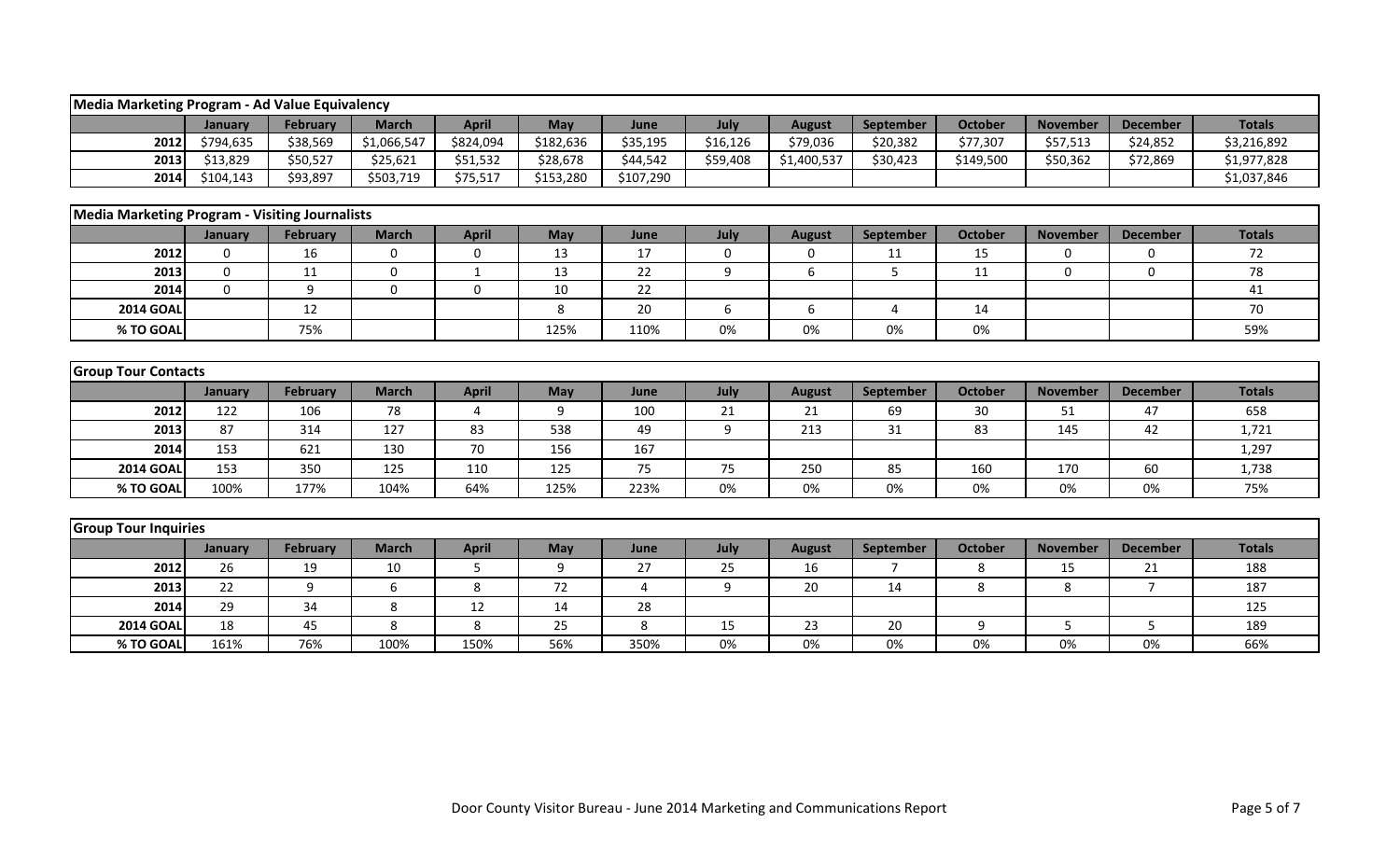| <b>Meeting/Event Planner Contacts</b>  |              |                 |              |              |             |              |             |               |              |                |                 |                 |                |
|----------------------------------------|--------------|-----------------|--------------|--------------|-------------|--------------|-------------|---------------|--------------|----------------|-----------------|-----------------|----------------|
|                                        | January      | <b>February</b> | <b>March</b> | <b>April</b> | May         | June         | July        | <b>August</b> | September    | <b>October</b> | <b>November</b> | <b>December</b> | <b>Totals</b>  |
| 2012                                   | 115          | 45              | 52           | 30           | 214         | 30           | 55          | 95            | 74           | 114            | 73              | 117             | 1,014          |
| 2013                                   | 75           | 43              | 131          | 40           | 307         | 79           | 147         | 144           | 124          | 197            | 59              | 61              | 1,407          |
| 2014                                   | 81           | 81              | 149          | 61           | 206         | 199          |             |               |              |                |                 |                 | 777            |
| <b>2014 GOAL</b>                       | 75           | 65              | 110          | 60           | 250         | 95           | 125         | 156           | 100          | 200            | 90              | 95              | 1,421          |
| % TO GOAL                              | 108%         | 125%            | 135%         | 102%         | 82%         | 209%         | 0%          | 0%            | 0%           | 0%             | 0%              | 0%              | 55%            |
|                                        |              |                 |              |              |             |              |             |               |              |                |                 |                 |                |
| <b>Meeting/Event Planner Inquiries</b> |              |                 |              |              |             |              |             |               |              |                |                 |                 |                |
|                                        | January      | <b>February</b> | <b>March</b> | <b>April</b> | May         | June         | July        | <b>August</b> | September    | <b>October</b> | <b>November</b> | <b>December</b> | <b>Totals</b>  |
| 2012                                   | 73           | 46              | 55           | 32           | 14          | 27           | 55          | 52            | 34           | 38             | 37              | 51              | 514            |
| 2013                                   | 67           | 43              | 37           | 40           | 52          | 79           | 63          | 64            | 72           | 49             | 29              | 24              | 619            |
| 2014                                   | 30           | 39              | 33           | 57           | 63          | 69           |             |               |              |                |                 |                 | 291            |
| <b>2014 GOAL</b>                       | 59           | 48              | 63           | 44           | 45          | 50           | 70          | 75            | 44           | 44             | 50              | 33              | 625            |
| % TO GOAL                              | 51%          | 81%             | 52%          | 130%         | 140%        | 138%         | 0%          | 0%            | 0%           | 0%             | 0%              | 0%              | 47%            |
|                                        |              |                 |              |              |             |              |             |               |              |                |                 |                 |                |
| <b>Trade Show Participation</b>        |              |                 |              |              |             |              |             |               |              |                |                 |                 |                |
|                                        | January      | <b>February</b> | <b>March</b> | <b>April</b> | May         | June         | July        | <b>August</b> | September    | <b>October</b> | <b>November</b> | <b>December</b> | <b>Totals</b>  |
| 2012                                   | $\mathbf{1}$ | 2               | $\mathbf 0$  | $\mathbf 0$  | $\mathbf 0$ | $\mathbf{1}$ | $\mathbf 0$ | $\mathbf{0}$  | $\mathbf{1}$ | 0              | $\mathbf 0$     | $\mathbf 0$     | 5              |
| 2013                                   | $\mathbf{1}$ | $\mathbf{1}$    | $\mathbf 0$  | 1            | $\mathbf 0$ | 0            | $\mathbf 0$ | $\mathbf 0$   | $\mathbf{0}$ | $\overline{2}$ | 1               | $\mathbf{1}$    | $\overline{7}$ |
| 2014                                   | 1            | $\mathbf 0$     | $\Omega$     | $\mathbf{0}$ | $\Omega$    | 0            |             |               |              |                |                 |                 | $\mathbf{1}$   |
|                                        |              |                 |              |              |             |              |             |               |              |                |                 |                 |                |
| Door County Welcome Center - Visitors  |              |                 |              |              |             |              |             |               |              |                |                 |                 |                |
|                                        | January      | <b>February</b> | <b>March</b> | <b>April</b> | May         | June         | July        | <b>August</b> | September    | <b>October</b> | <b>November</b> | <b>December</b> | <b>Totals</b>  |
| 2012                                   | 778          | 1,140           | 1,694        | 1,992        | 5,154       | 9,134        | 12,928      | 10,888        | 8,780        | 6,294          | 1,257           | 973             | 61,012         |
| 2013                                   | 613          | 1,057           | 1,258        | 1,565        | 4,514       | 8,201        | 13,047      | 12,260        | 8,305        | 7,451          | 1,415           | 1,075           | 60,761         |
| 2014                                   | 807          | 893             | 1,093        | 1,424        | 4,682       | 7,859        |             |               |              |                |                 |                 | 16,758         |